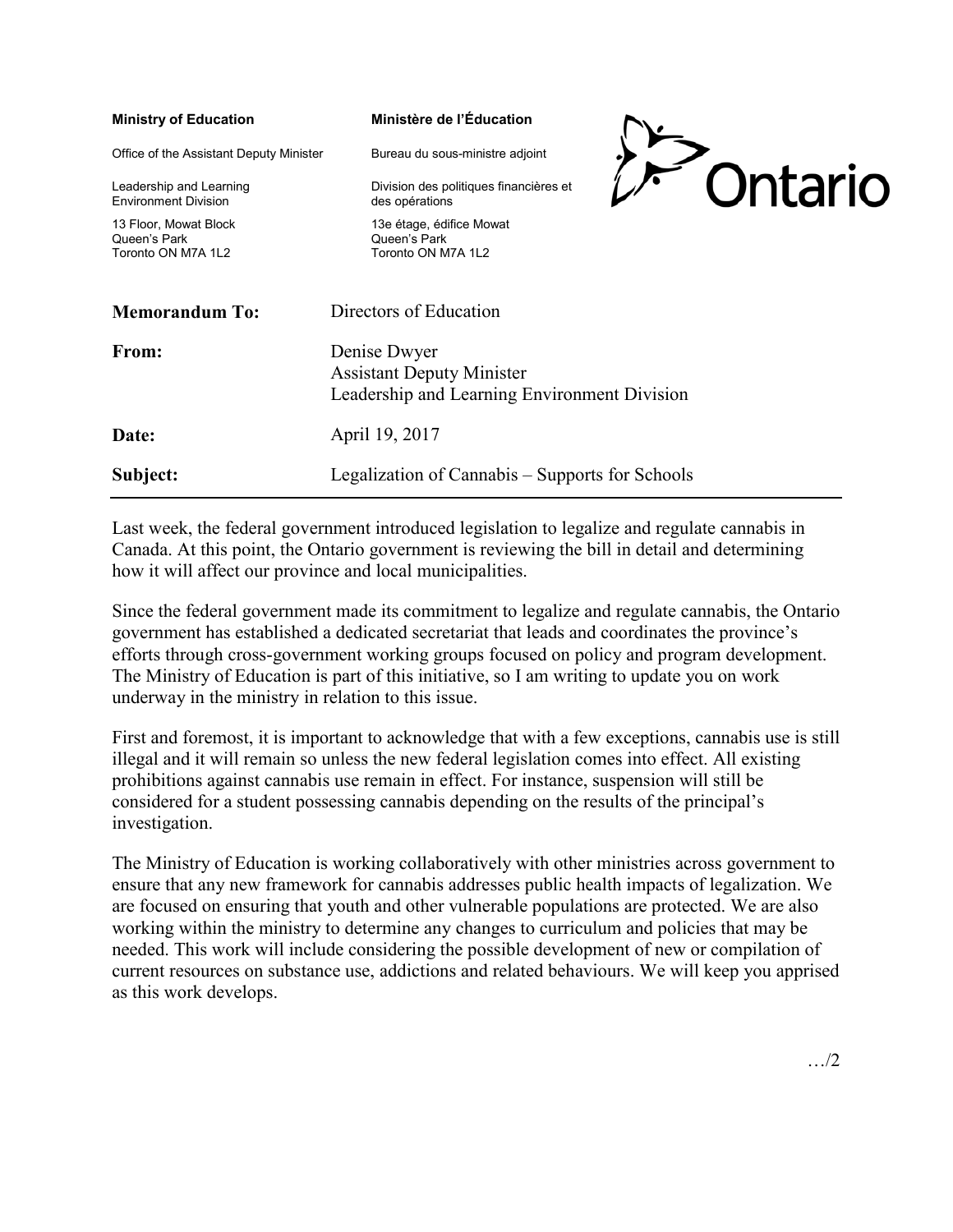In the meantime, I would like to remind you of resources that may be useful if you or your school leaders and educators are receiving questions related to cannabis. I understand that the increased media coverage stemming from federal legislative activities may lead to questions from educators, parents, students, and other members of the school community. I have appended a short Q&A with links to existing resources that may be of use when answering questions.

Sincerely,

*Original signed by* 

Denise Dwyer Assistant Deputy Minister Leadership and Learning Environment Division

c: Council of Ontario Directors of Education

Attachments: Legalization of Cannabis Questions and Answers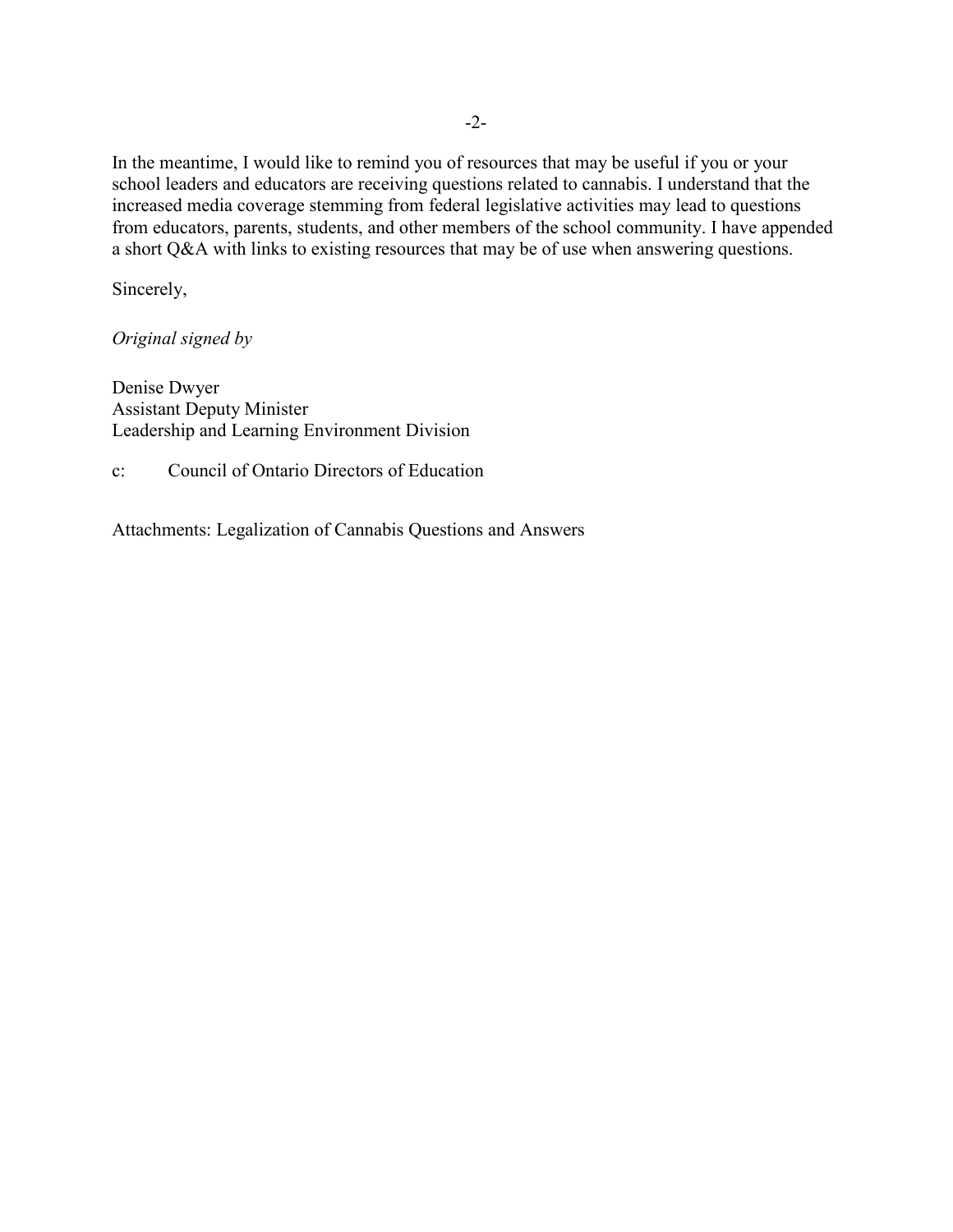# **Legalization of Cannabis: Questions and Answers**

## **Curriculum Connections**

## **Q: What do students currently learn about cannabis in school?**

**A:** Cannabis is mentioned in several curricula, including: Health and Physical Education, Social Sciences and Humanities and Canadian and World Studies – Law.

- Under the direction of boards and principals, teachers plan units of study, develop a variety of teaching approaches, and select appropriate resources to address the curriculum expectations, taking into account the needs and abilities of their students.
- The 2015 Health and Physical Education (HPE) curriculum is current, relevant and ageappropriate, and will help students develop the skills to navigate today's complex world.
	- o The HPE curriculum covers Substance Use, Addictions and Related Behaviours in a comprehensive, age-appropriate way. It contains comprehensive learning that aims to discourage and prevent drug use among young people.
	- o The focus of the learning is on understanding health concepts, making healthy choices and making connections for healthy living.
	- o The curriculum helps students acquire the knowledge and skills they need to develop, maintain, and enjoy healthy living as well as to solve problems, make decisions, and set goals that are directly related to their personal health and wellbeing.
	- o Student learning about cannabis and other illegal drugs occurs directly within the Healthy Living component of the HPE curriculum.
	- o While learning about cannabis is specifically addressed in Grade 6, student learning about substance use, abuse and misuse is part of a continuum of learning that extends from Grades 1 to 12.

#### **Q: Where can I learn more about what my child is being taught about cannabis?**

**A:** The Ministry of Education has developed a series of resources for parents on the learning in the Health and Physical Education curriculum that are available on the ministry's website: <http://www.edu.gov.on.ca/eng/parents/multiLanguages.html>

• Currently, there is not a resource specific to substance use in the curriculum. However, the ministry website has grade by grade information about the Health and Physical Education curriculum, which includes an overview of how students learn about substance use, addictions and related behaviour, with a focus on developing the skills and knowledge to make healthy decisions.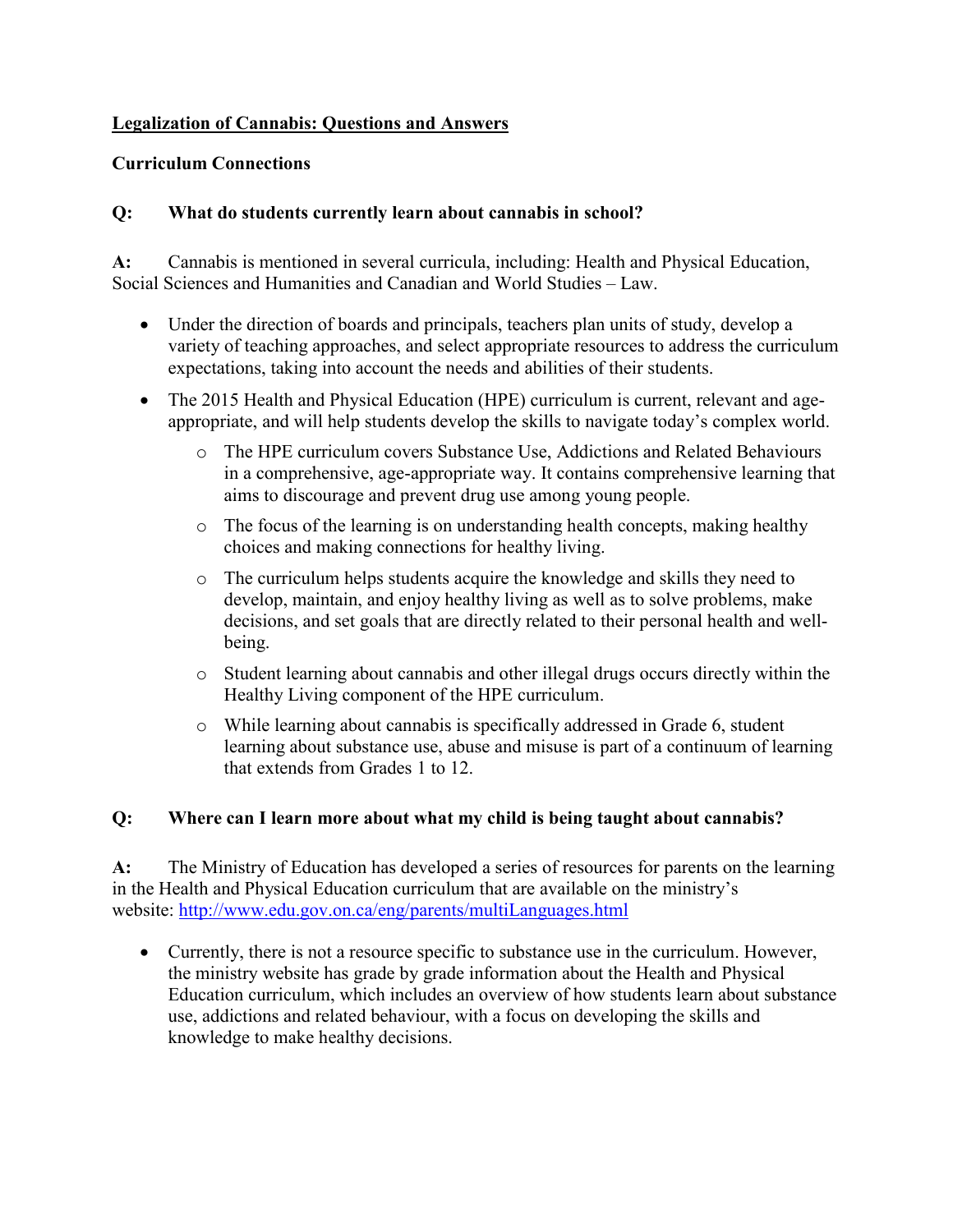- A Parent's Guide to the Revised Health and Physical Education Curriculum, Grades 1 to 12 <http://www.edu.gov.on.ca/eng/curriculum/elementary/HPEguideRev.pdf>
- Grade 6 overview <http://www.edu.gov.on.ca/eng/curriculum/elementary/grade6hpe.pdf> Grade  $9 - 12$ overview <http://www.edu.gov.on.ca/eng/curriculum/elementary/grade9to12hpe.pdf>

# **Q: What impacts will legalization have on Ontario's curriculum?**

**A:** Legalization would result in minor changes to the Health and Physical Education (HPE) curriculum and other subject areas (e.g., Social Sciences and Humanities and Canadian and World Studies - Law).

• The Ministry of Education is monitoring developments to ensure we are ready for any changes that may be required.

#### **Suspensions and Expulsions**

## **Q: Is possession of cannabis still a possible reason to suspend a student?**

## **A:** Yes.

- Cannabis (except for medical purposes, with a physician's prescription) remains an illegal drug.
- Suspension will still be considered for a student possessing cannabis.
- Before suspending a student, the principal must consider the individual circumstances of that student and must specifically take into account mitigating and other factors.
- Where a principal believes a student has engaged in trafficking cannabis, the student must be suspended up to 20 school days, pending the principal's investigation, to determine whether to recommend to the board that the student be expelled. When determining the length of the suspension and whether to recommend the student for expulsion, the principal must consider the individual circumstances of that student and must specifically take into account mitigating and other factors.
- Additional information is available on the ministry's website: <http://www.edu.gov.on.ca/eng/safeschools/suspexp.html>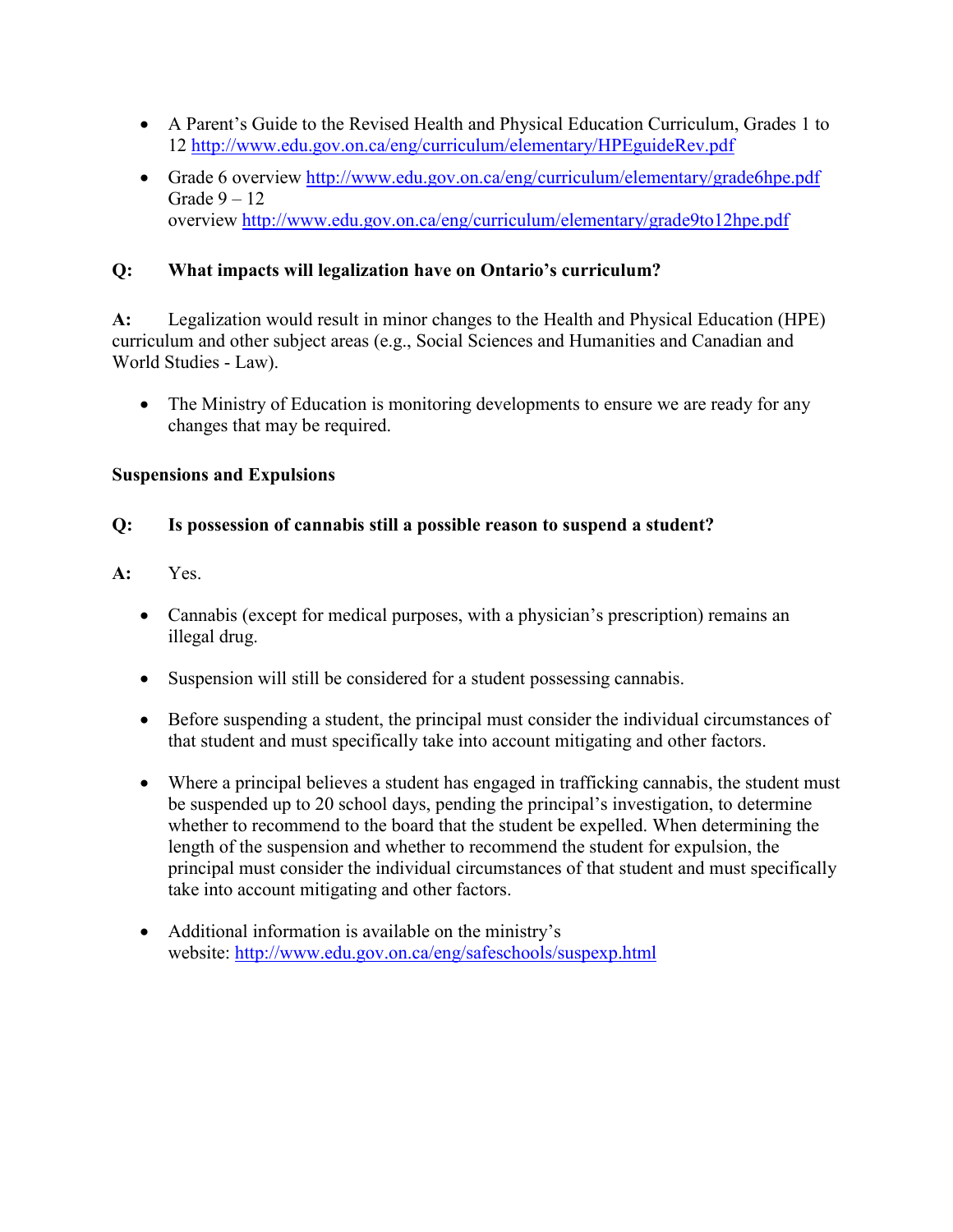## **Q: What resources are available to Principals and other board staff dealing with suspensions related to cannabis?**

**A:** The Ministry of Education's resource, "Reporting and Responding to Incidents: A Resource for Board Employees" outlines the responsibilities of all board staff in relation to incidents that could lead to suspension or expulsion:<http://www.edu.gov.on.ca/eng/safeschools/keepkidsafeschool.pdf>

• "Supporting Bias-Free Progressive Discipline in Schools Resource Guide" <http://www.edu.gov.on.ca/eng/policyfunding/SupportResGuide.pdf> outlines how system leaders should take mitigating and other factors into consideration at all points along the continuum of progressive discipline. This guide was developed in collaboration with the Ontario Human Rights Commission.

# **Q: My child has been suspended in relation to cannabis. Where can I learn more about the rules around suspensions?**

**A:** The Ministry of Education's resource, "Suspension and Expulsion: What Parents and Students Need to Know" outlines the requirements and processes related to suspensions and expulsions.

- This resource is available on the ministry's website: [http://www.edu.gov.on.ca/eng/safeschools/suspexp.html.](http://www.edu.gov.on.ca/eng/safeschools/suspexp.html)
- You may also wish to review the "Parents' Guide to the Ontario Code of Conduct", which outlines expectations for behaviour for all members of the school community: [http://www.edu.gov.on.ca/eng/safeschools/code.html.](http://www.edu.gov.on.ca/eng/safeschools/code.html)

# **Mental Health and Addictions**

## **Q: We already have students who we know or suspect are dealing with substance use issues. How do we support them?**

**A:** The Ministry of Education's resource "Supporting Minds" has a chapter on "Substance Abuse Problems" (chapter six).

- This chapter has excellent, evidence-based information for educators, including "A Continuum of Warning Signs" and "Strategies for Creating a Supportive Classroom Environment for All Students."
- The chapter also contains more than four pages of references for additional information.
- "Supporting Minds" is available on the ministry's website: <http://www.edu.gov.on.ca/eng/document/reports/SupportingMinds.pdf>